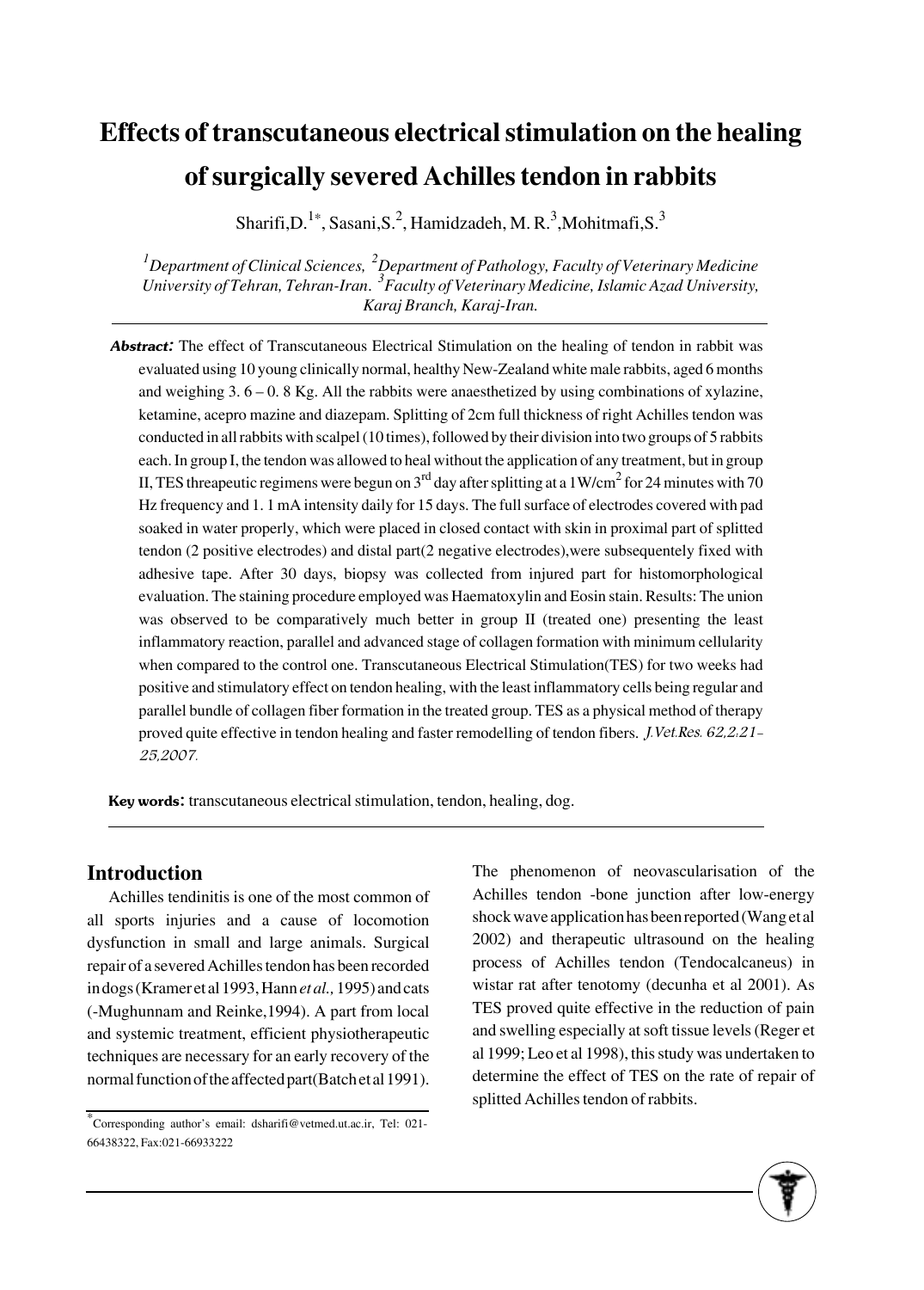

**Figure 1. A longitudinal sections of Achilles tendon of a rabbit from the control group(I) at day 30 after splitting; a- Initial stage of healing; b- Neovascularisation in healing tissue. (HandE** \* **100).**

# **Materialsand Methods**

The study was conducted on 10 clinically healthy New Zealand white male rabbits, weighing 3.6–0.8 kg and aged 6 months, maintained under similar housing management and feeding conditions. These rabbits were divided into two groups (control I and experimental, II) of 5 rabbits each.

No treatment was applied in the control group, whereas in the experimental one,TES was given for 24 minutes for two weeks after the  $3<sup>rd</sup>$  day of surgery.

Tendon-splitting: The area around and proximal to the right hock was shaved and prepared for tendon splitting.

The effective anesthesia was induced by intramuscular injection of ketamine hydrochloride  $35 \text{ mg/kg}^{-/Bw}$ , xylazin  $5 \text{ mg/kg}^{-Bw}$ , diazepam 1mg/kg-Bw and acepromazine maleate 1mg/kg-Bw combinations. A linear incision was made on the lateral aspect away from the line of the Achilles tendon, 2-3 cm proximal to the point of it's insertion on the tuber calcanei. After dissecting the fascia, the skin was reflected and the Achilles tendon was exposed and elevated with the help of two artery forces. The Achilles tendon was splitted 2 cm in length and full thickeness using a scalpel blade (10 times). The subcutaneous tissue and skin were closed as a usual practice.

Post-operatively, all the rabbits were given daily 60/000 iu penicillin G, Gentamycin 5mg/kgintramuscularly daily for 3 days. The wound was



**Figure 2. Section of Achilles tendon of a rabbit from the control group (I) at 30 days after splitting a- Arrow showing mixture of fibroblast andnew formation of matrix connective tissue; b-Mixture of mature collegen fibers; c-collagen fibers arranged in longitudinal fashion. (HandE** \* **400X).**

bandaged for the first 5 days and then allowed to heal without the bandage. Diluted povidone iodine(10%) was used for local application on the wound every alternate day for 10 days. The suture was removed on the  $10^{th}$  day.

In group I, no treatment was used. TES regimens were given to group II rabbits for 24 minutes with 70 Hz frequency for two weeks. Each rabbit was kept in a Specially designed box so as to keep them restrained during therapy. The full surface  $(1.5 \text{ cm}^2)$  of electrode covered with pad-soaked in water properly was fixed in close contact in proximal part of the tendon above the severed part (2 positive electrodes) and the distal part (2 negative electrodes), which were then fixed at place using an adhesive tape.

Clinical observation was made for 30 days and tendon biopsy was collected from each case under general anesthesia and the repaired Achilles tendon was exposed for gross observation. Then 1 cm full thickeness in length of the central portion of the tendon was collected with the help of a scalpel blade for histomorphological interpretation. It was fixed in 10% buffered formalin solution.

The samples were processed for paraffin sectioning using the cedar wood oil method (Luna,1968). Longitudinal section of 5 m thickness was used for histomorphological staining with H and E stain.

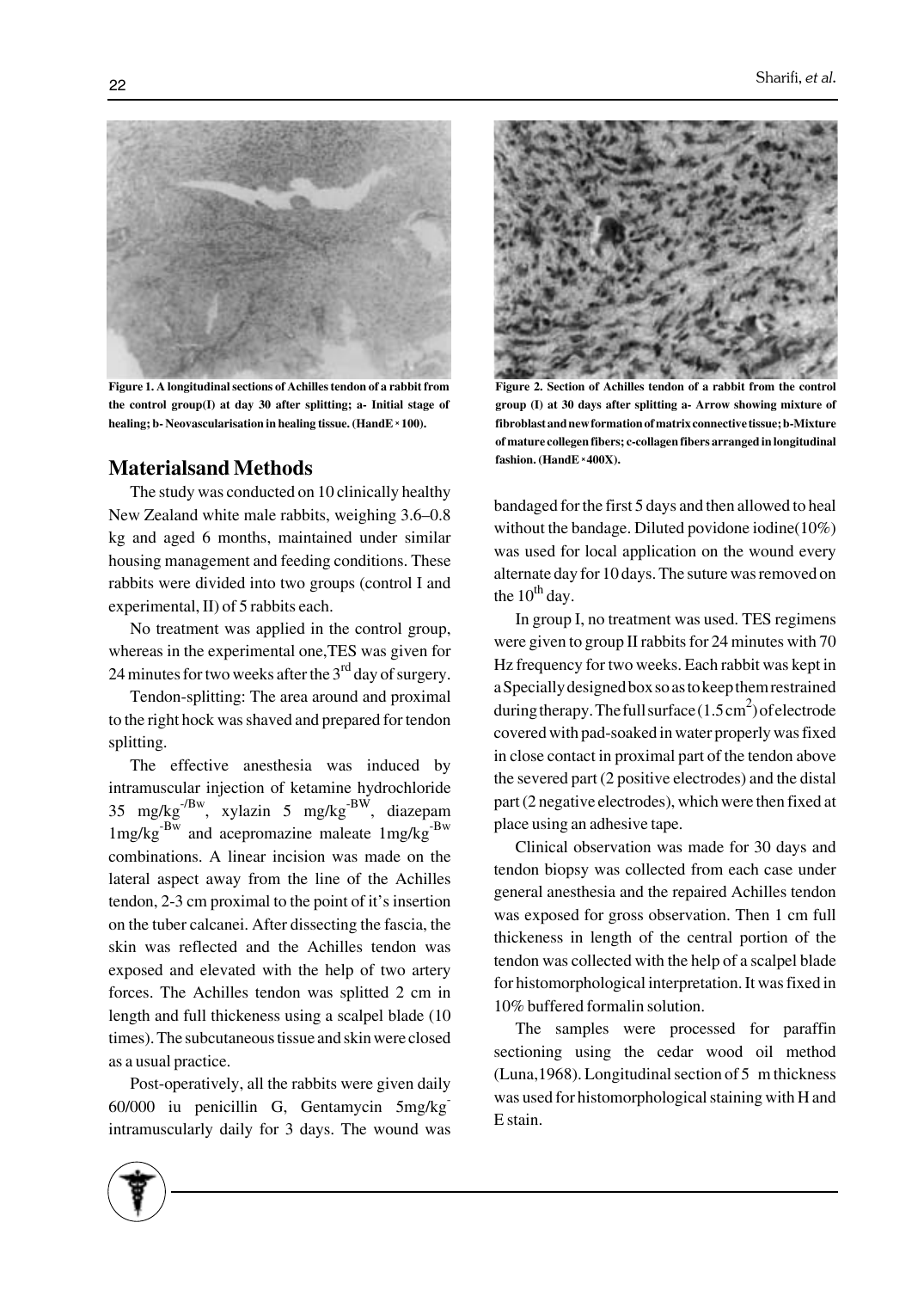

**Figure 3. A longitudinal section of Achilles tendon of rabbit from the experimental group (II) at 30 days after splitting, showing; a-mature collagen fiber with initial stage of parallel arrangement; b- newly formed tenocyte cells (HandE** \* **200 X).**

Histomorphologically the sections were assessed for fibroblastic activity and maturation of the collagen. The grading of tendon healing was performed as follows:

Grade 1: was assigned when the majority of the healing area showed fibroblastic activity with the formation and synthesis of immature collagen fibers.

Grade 2: was assigned when the fibers had started arranging longitudinally and had an equal proportion of fibroblast and maturing collagen fibers.

Grade 3: was assigned when the fibroblastic activity had stopped and the collagen fibers started maturing with bundle formation at the initial stage.

Grade 4: was assigned to a structure comparable with a nearest normal tendon.

# **Results**

The features of gross and macroscopic examination of splitted tendons showed continuity and unision in both the groups of rabbits, but the Achilles tendons in group II showed less and week peritendinous adhesions as compared with those in group I. A slight palpable thickening was observed at the site of repair at day 30 after the splitting tendon.

Histomorphology: The histological sections of the control rabbits (group I) showed union between splitted bundles of tendon at day 30. They were marked by an increase in inflammatory cells with



**Figure (4) a- showing a near normal structure; b- collagen fibers with a wavy appearance of repaired Achilles tendon; c- newly formed tenocyte cells in the experimental group(II) at day 30 after splitting. (HandE** \* **200X).**

irregular arrangement of collagen fibers with the presence of newly formed fibroblasts, fibrosis and tendonitis depicting a combination of grade I and II activity.

In group II (-treated), the union was comparatively better and the junction of old and new tendon was clearly visible. There was homogenicity without any inflammatory reaction of the union site. Bundle formation had initiated and at some locations it was more mature and organised at the healing site as compared with the control one. The newly formed tendon exhibited more compact parallel bundle formation, presenting less cellularity with highly formed fibrosis with normal epitendon and peritendon, presenting almost regularly arranged collagen fibers containing newly formed fibroblasts and tenocytes,indicating grade IIIand IV activity.

#### **Discussion**

Tough the design was same for both the groups, the disappearance of pain and swelling at the site of surgery in the group II rabbits manifested earlier than that of the control one. Actually these findings were similar to those reported following ultrasonic therapy and diathermy therapy of traumatised tendon in dogs. (Bansal, et al 1992/ Bansal, et al 1990). Generally, stimulation produces analgesic effects(Leo, et al 1986) similar to that of ultrasound therapy, which is recommended for injuries to tendons and joints in the

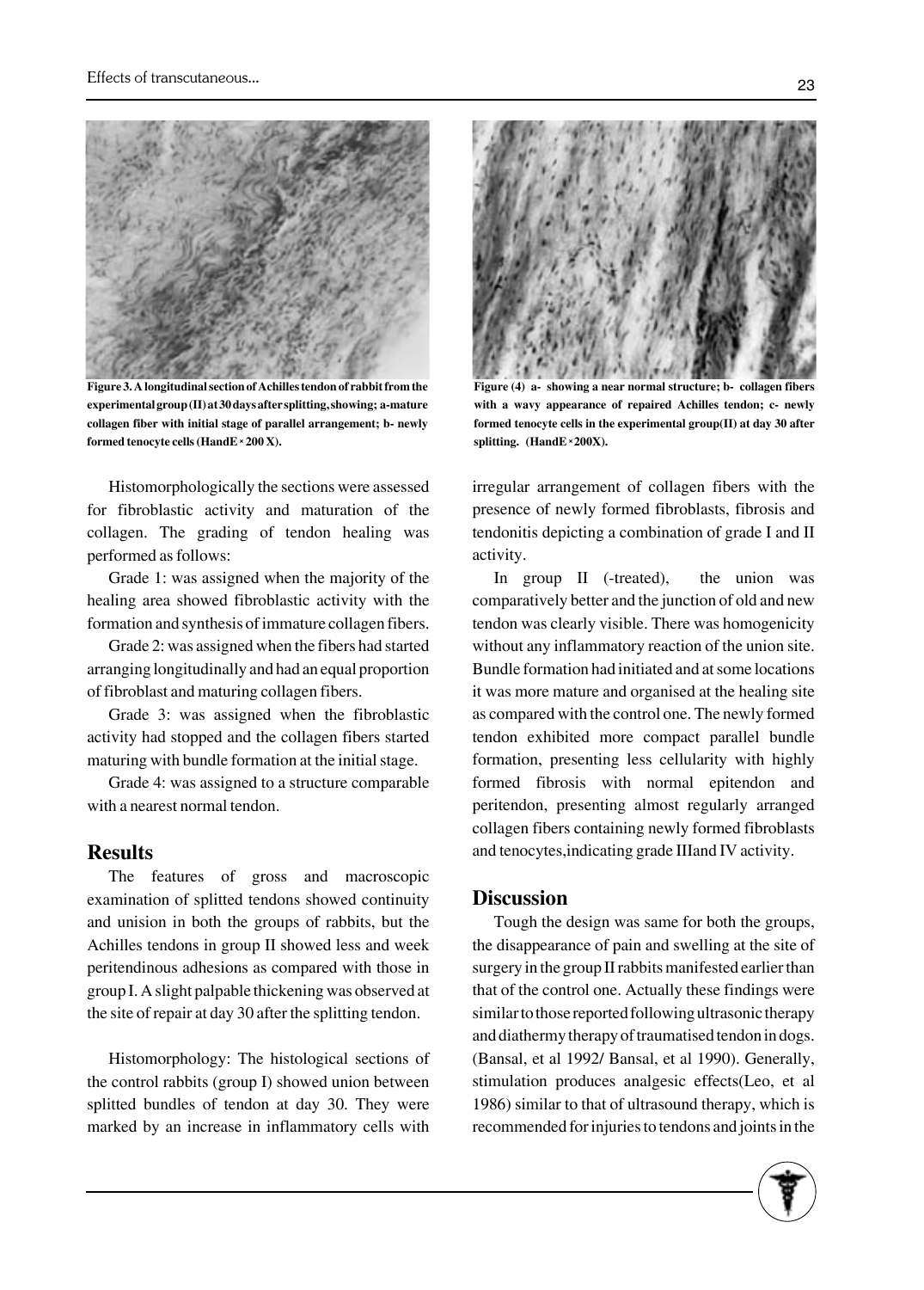equine(Ferguson, 1981; Lang,1980). TES has both thermal and nonthermal effects in the tissue (Stanish and Gunniagsom 1988), as electrodes delivering 10 to 20 A current hastened recovery of injured athletes suffering from ruptured ligaments and tendons. Other studies have demonstrated the positive effect of microcurrents on tendon repair in animal models. Nessler and Mass's (1987), reported that in conducting microelectrical stimulation of tendons, 91 percent increased proline uptake than the controls tendons after 7 days while hydroxy proline activity increased by 225% versus the control one. As this study confirmed that tenoblastic repair was enhanced by microcurrent stimulation, these findings are similar to the reports of Thawer and Houthon 2001, Reger *et al.,* 1999 and Stanish 1984.

The repaired tendon usually undergoes degeneration because of an avascular and a nutritional phenomenon (Potenza 1964) but in this study however, no necrosis at the site of splitting was observed due to sufficient nutrition and increased blood supply provided to the treated part thereby increasing the rate of protein synthesis in fibroblasts, which are responsible for collagen production. An adequate blood supply is necessary for tendon healing as reported by-Koth and Sewell (1988). The effect of ultrasound therapy reported by Mummery, 1978; Webster, 1980 and Cleary *et al.,* (1988) reported that electrical stimulation does effect diffusion rate and membrane permeability of the fibroblasts These changes could alter the rate of protein synthesis in the fibroblasts and thus effect tissue repair (Owoeye *et al.,* 1987). Similar findings of this study confirmed the presence of more content and better alignment of newly formed collagen fibres in the treated rabbits(group II) at the healing site. Based on the histomorphological findings and clinical supportives evidences, TES positively enhances Achilles tendon healing in the rabbits.

#### **Acknowlegdements**

The authors wish to thank the Faculty of Veterinary Medicine and University of Tehran Research Council for final approval of this extensive reseach work.

#### **References**

- 1. Batch, S., Bilgrav, K., Gottrup, F. and Jorgensen, T.E.(1991)The effect of electrical current on healing skin incision experimental study. Eur. J. Surg. 157: 171-174.
- 2. Bansal, P.S., Sobti, V.K. and Roy, K.S. (1992) Effect of ultrasonic therapy on the healing of experimental tendinous injuries in dogs. Ind. J. Anim. Sci. 62: 644 - 646.
- 3. Bansal, P.S., Sobti, V.K. and Roy, K.S. (1990) Effects of diathermy on the healing of experimental tendinous injuries in dogs. Indian Vet. J. 6:583-584.
- Cleary, S.F., Liu,L.M., Graham,R. and Diegelman, 4. R.F.(1988) Modulation of tendon fibroplasia by exogenous current. Bioelectromagnetics. 9:183-188.
- 5. de Cunha, A., Parizotto, N.A. and Vidal, B. de.(2000)The effect of therapeutic ultrasound on repair of the Achilles tendon (tendocalcaneous) of the rat. Ultrasound Med. Biol. 27: 1691-1706.
- 6. de Hann, J.J., Goring, R.L., Renberg, C., Renberg, C. and Bertr,S.(1995) Modified transarticular skeletal fixation of Achilles tenorrhaphy in four dogs.Vet. Comp.Ortho.Trauma. 8: 32-35.
- 7. Ferguson, H.N.(1981) Ultrasound in the Treatment of surgical wounded. Physiotherapy. 67: 43.
- 8. Koth, D.R., Sewell, W, H. (1988) Freeze-dried arteries used as tendon sheaths- Surg. Gynaec.Obst. 101: 615-620.
- 9. Kramer, M., Gerwing, M., Schimke, E. (1993) Diagnosis and therapy of selected tendon and muscular diseases in dogs.Part I.Kleintierpraxis. 38: 703-711.
- 10. Lang, O.C. (1980) Ultrasound treatment of musculoskeletal conditions in the horses,dogs and cat. Vet. Rec.106 - 427- 31.
- 11. Leo, K., Dostal, W., Bossen, D.(1986) Effect of transcutaneous electrical nerve stimulation characteristics on clinical pain.Physical Therapy. 6: 200-205.
- 12. Luna, L.G.(1968) Manual of Histologic Staining Methods of the Armed Forces Institute of Pathology. Mc Graw- Hill Book co. NY.
- 13. Mughannam, A.J., Reinke, J.D.(1994) Avulsion of the gastrocnemius tendon in the three cats. J. Am.